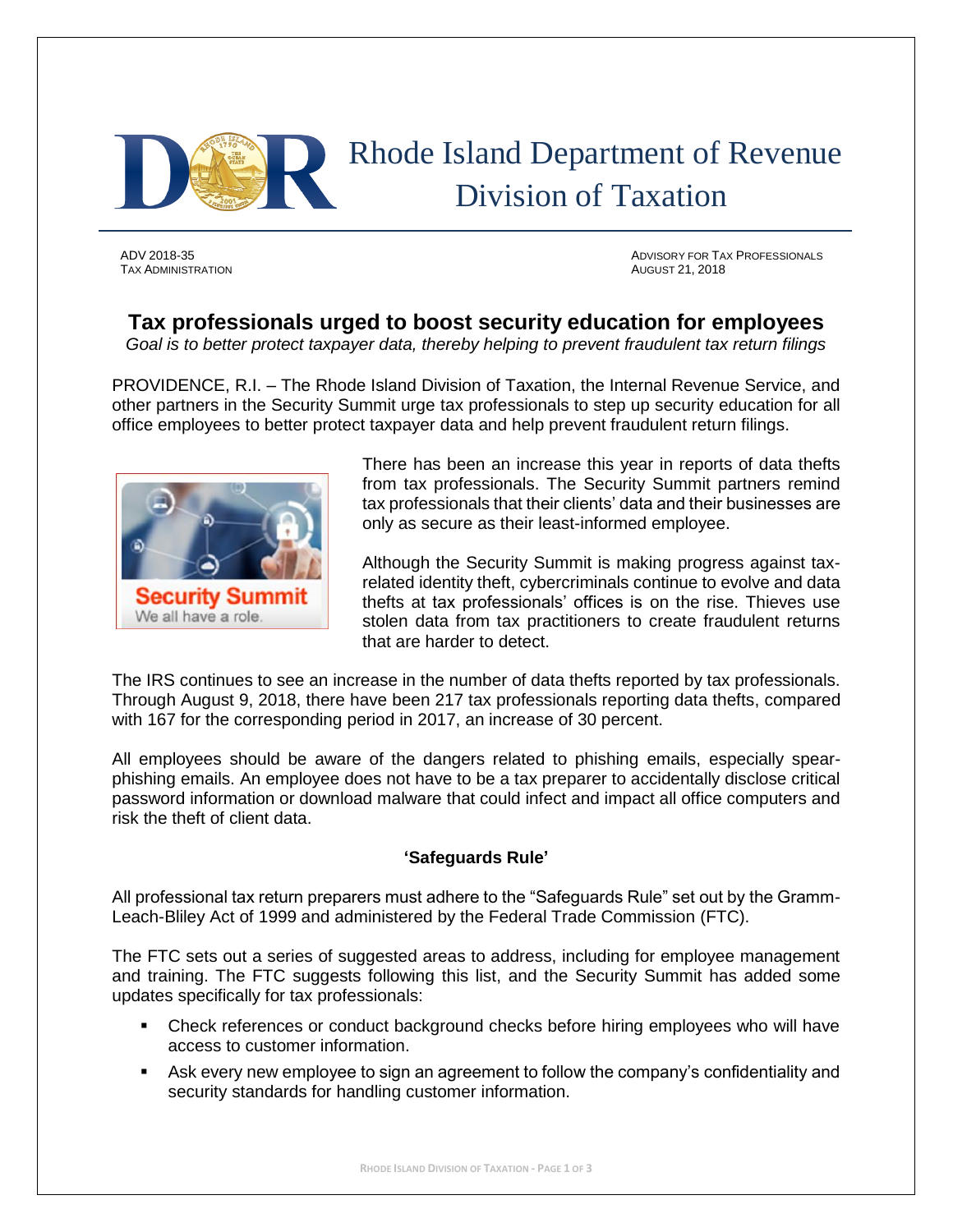- **EXECT** Limit access to customer information to employees who have a business reason to see it. For example, give employees who respond to customer inquiries access to customer files, but only to the extent they need it to do their jobs.
- Control access to sensitive information by requiring employees to use "strong" passwords that must be changed on a regular basis. (Tough-to-crack passwords require the use of at least six characters, upper- and lower-case letters, and a combination of letters, numbers and symbols.)
- Use password-activated screen savers to lock employee computers after a period of inactivity.
- Develop policies for appropriate use and protection of laptops, personal digital assistants, and cell phones or other mobile devices. For example, make sure employees store these devices in a secure place when not in use. Also, consider that customer information in encrypted files will be better protected in case of theft of such a device.
- Train employees to take basic steps to maintain the security, confidentiality, and integrity of customer information, including:

## **About this announcement**

This is the seventh in a series of Security Summit announcements called "Protect Your Clients; Protect Yourself: Tax Security 101."

The Security Summit awareness campaign is intended to provide tax preparers and other tax professionals with the basic information they need to better protect taxpayer data and to help prevent the filing of fraudulent tax returns.

- o Locking rooms and file cabinets where records are kept;
- o Not sharing or openly posting employee passwords in work areas;
- $\circ$  Encrypting sensitive customer information when it is transmitted electronically via public networks;
- $\circ$  Referring calls or other requests for customer information to designated individuals who have been trained in how the company safeguards personal data; and
- o Reporting suspicious attempts to obtain customer information to designated personnel.
- Regularly remind all employees of the company's policy and the legal requirement to keep customer information secure and confidential. For example, consider posting reminders about their responsibility for security in areas where customer information is stored, like file rooms.
- Develop policies for employees who telecommute. For example, consider whether or how employees should be allowed to keep or access customer data at home. Also, require employees who use personal computers to store or access customer data to use protections against viruses, spyware, and other unauthorized intrusions.
- **■** Impose disciplinary measures for security policy violations.
- Prevent terminated employees from accessing customer information by immediately deactivating their passwords and user names and taking other appropriate measures.

All employees within a tax professional's office should familiarize themselves with FTC regulations and IRS publications and websites that will help increase security awareness.